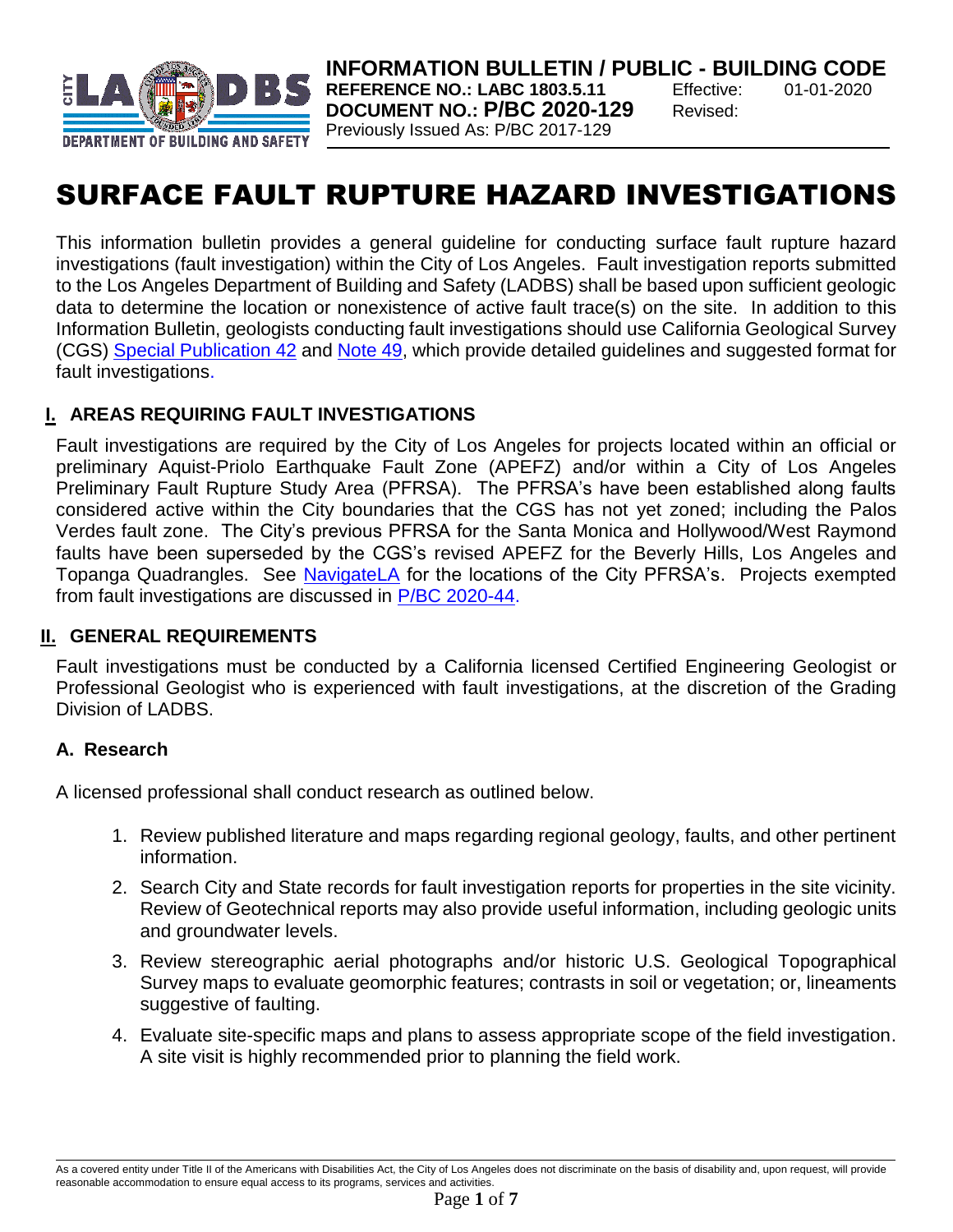

## **B. Field Investigation**

An important goal of a fault investigation is to directly observe continuous strata of late Pleistocene age to rule out State defined active faults (see [Special Publication](ftp://ftp.consrv.ca.gov/pub/dmg/pubs/sp/Sp42.pdf) 42 for further information on definitions, etc.). Direct observation by exploratory trenching is the best method of investigation. However, consultants are encouraged to discuss the proposed scope of work with the Grading Division reviewing geologist prior to conducting the field work. The reviewing geologist shall be invited to observe open trenches.

The following is an outline of various exploratory methods, associated requirements and suggested considerations:

- 1. **Trenches**: As stated above, trenches are the preferred method of fault exploration. Trench excavation shall be done in a safe manner. The following is required by the Department:
	- a) Consulting firms conducting trench exploration are required to have their annual CalOSHA permit current. Proof of the annual permit and notification to CalOSHA of the specific project shall be on site at all times.
	- b) Underground Service Alert must be notified at least 2 days prior to excavation. Consideration should also be given for the use of a private utility locator using electromagnetic utility locating techniques and/or ground penetrating radar to map out the location of known or suspected utilities.
	- c) Permits from the Department of Public Works are required for excavations in the public right-of-way.
	- d) CalOSHA regulations regarding trench safety shall be followed, with appropriate shoring and/or benching, ladders and/or exit ramps, etc.
	- e) Trenches left overnight shall be secured by locked fencing. In some cases it may be appropriate to cover the trenches with steel plates or chain link fencing for an added precaution.
	- f) The Department's reviewing geologist shall be invited to observe the trench after being secured; shored or benched; cleaned; and a string line or grid reference system is in place. A completed field log is preferred but not necessary.
	- g) For major projects, invitations to CGS geologists and other paleoseismic experts to view trenches is strongly encouraged.
	- h) A grading permit is required to backfill the trench with primary or secondary certified fill. Otherwise, backfill will be considered uncertified.
	- i) Spoil piles should be protected from erosion during the rainy season and not encroach neighboring property.
	- j) Trenches should not remove lateral support from adjoining property, buildings on or off the site, or public right-of-way.
- 2. **Logging:** Trench walls must be sufficiently cleaned to expose geologic features and to conduct proper logging. A leveled string line with stationing is usually required. The minimum scale for logging is 1 inch = 5 feet. All geologic features should be logged and described in

As a covered entity under Title II of the Americans with Disabilities Act, the City of Los Angeles does not discriminate on the basis of disability and, upon request, will provide reasonable accommodation to ensure equal access to its programs, services and activities.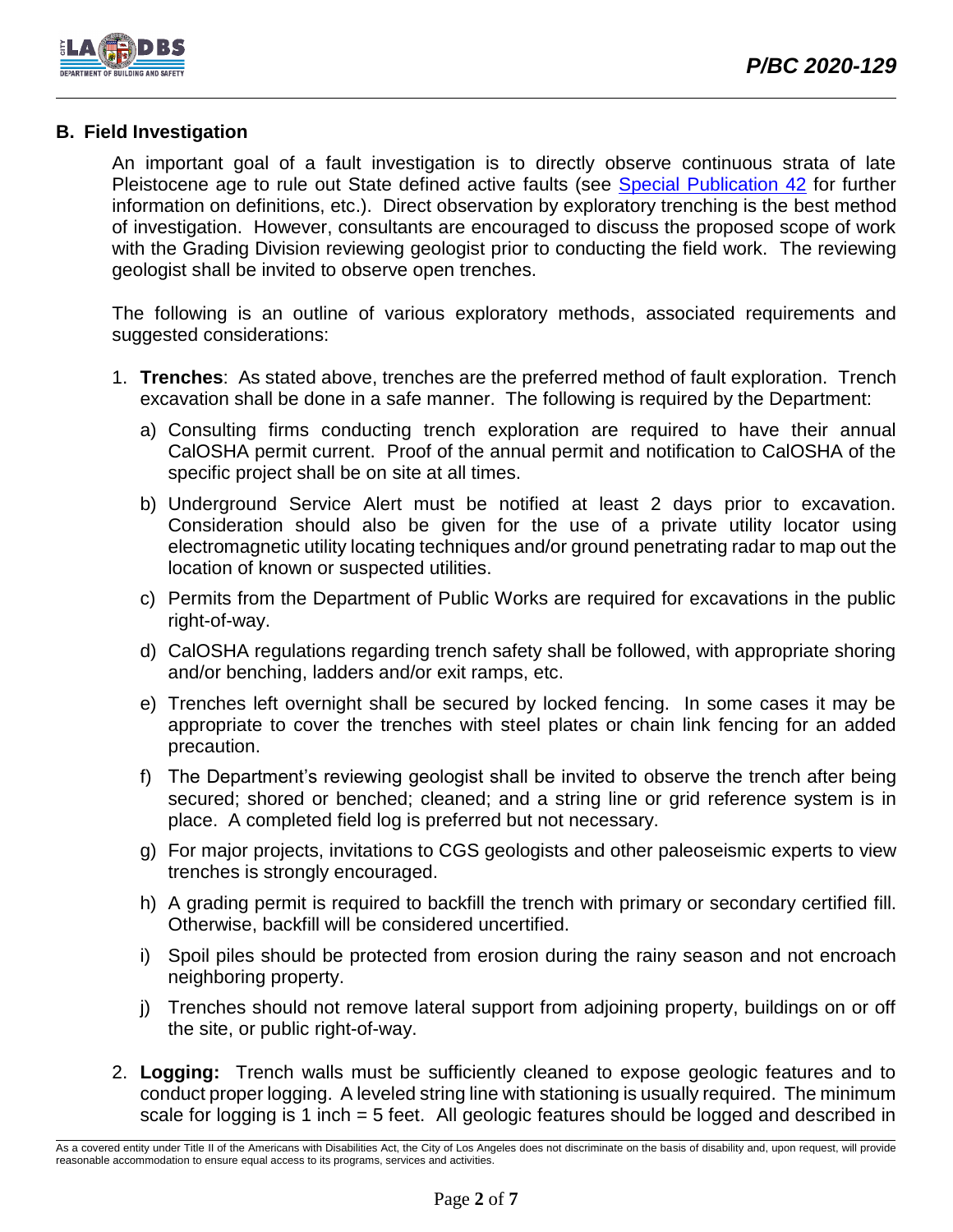detail. Emphasis should be placed on defining and describing contacts between recognized geologic units. Use Munsell color chart and notation to describe color. Pedologic development features should be described, if present.

- 3. **Transects:** Transects of borings and Cone Penetrometer Tests (CPT's): Many properties within the City of Los Angeles are occupied by structures with little room outside the building footprint. As such, there is typically not enough room to trench, especially where significant depth is required to reach Pleistocene sediments. In this case a series of borings, either down-hole logged bucket auger borings or continuous core borings should be used. The borings should be sufficient in number and spacing to allow valid correlations and interpretations. Boring depth must be sufficient to expose geologic features used to support conclusions, which usually requires two or more Pleistocene units or marker beds. Borings should be logged in detail, similar to a fault trench. Intermittently sampled geotechnical borings are not adequate for fault investigations, although they may provide supplemental information.
- 4. **Cone Penetrometer Testing (CPT):** CPTs can be used to supplement boring transects. They should not be used as the only method of exploration. Continuously cored borings are required to identify and correlate units indicated in CPT soundings.
- 5. **Data Point Spacing:** For boring/CPT transects, the exploration points should be sufficiently spaced to adequately identify continuous beds (marker beds) of Pleistocene age. While the spacing of the initial exploration may be relatively wide, 25 to even 50 feet apart, depending on the depositional environment, the geologist should plan on additional borings and/or CPTs after the initial exploration where continuous bedding is not clear. Thus, exploration should typically have at least two stages. Discussing the results of the initial exploration with the reviewing City geologist is encouraged and preferable relative to submitting a report that is not supported by sufficient exploration.
- 6. **Orientation of Exploration:** Trenches and transects should be oriented perpendicular to the regional trend(s) of faulting.
- 7. **Data Point Location:** Trench terminations, boring, CPT and fault locations should be surveyed by a licensed surveyor.
- 8. **Groundwater:** If groundwater is encountered in borings, measure the static depth, which usually requires waiting some time after drilling. However, be careful when groundwater is perched. In that case, the saturated limits may only be able to be determined during drilling.
- 9. **Geophysical methods:** High resolution seismic reflection, ground penetrating radar, residual gravity and other geophysical surveys may be used as indirect methods to target subsurface exploration or supplement subsurface exploration. However, geophysical methods should **not** be considered as an alternative to subsurface exploration.

## **C. Age-Dating Techniques**

Determining the age of geologic units is critically important in assessing the age of fault activity. The following methods may be used for age-dating.

As a covered entity under Title II of the Americans with Disabilities Act, the City of Los Angeles does not discriminate on the basis of disability and, upon request, will provide reasonable accommodation to ensure equal access to its programs, services and activities.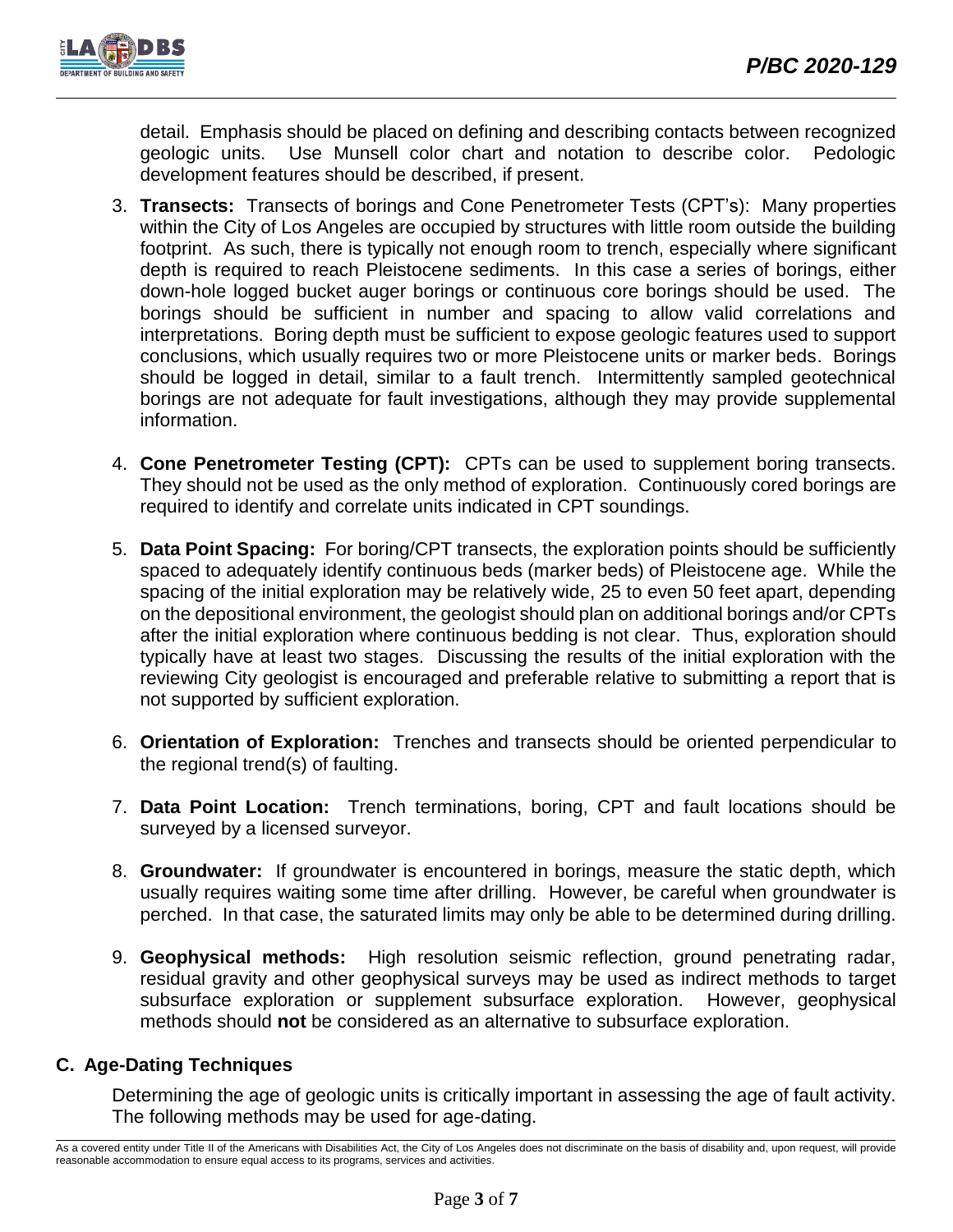

- 1. **Radiocarbon (<sup>14</sup>C) dating:** This isotopic method produces a numerical-age and has optimum resolution in the age range of interest for evaluating active faulting. However, this method depends on the availability and preservation of carbon. It is also subject to errors due to contamination. In general, true detrital carbon is the optimal sample. Bulk samples are likely subject to contamination from organic compounds in groundwater, especially if there is little original carbon in the soil. Testing bulk soil samples with little organic content is not encouraged by the Department. Laboratory documentation should be included in a report that contains radiocarbon dates. A color photograph of the tested sample is also encouraged.
- 2. **Thermoluminescence (TL) and Optical Stimulated Luminescence (OSL) dating:** TL/OSL dating is a relatively new method of dating late Quaternary sediments. Laboratory documentation should be included in a report that contains TL or OSL dates.
- 3. **Soil-Profile Development:** The relative age of soils are commonly determined by the degree of soil development. Ages are estimated based on comparisons with other published and dated soil profiles, such as using the Soil Development Index discussed in Harden (1982). All geologists conducting fault investigations within the City should be familiar with the basic principles of soil development, as well as Quaternary climatic cycles upon which chronostratigraphic units are commonly correlated. The glacial and interglacial periods designated by Marine Isotope Stages (MIS), or also referred to as Oxygen Isotope Stages (OIS), is a common reference for delineating chronostratigraphy. Detailed soil profiles should be described using standard procedures and terms such as those provided in the Field Book for Describing and Sampling Soils (available from the National Soil Survey Center's website). In addition, there are experts in this field that should be subcontracted if the project geologist is not experienced and confident to provide adequate descriptions and age estimates.

## **D. Report Contents**

Once the field exploration and geologic analysis are completed, the geologist should carefully assess whether there is enough data to provide definite conclusions and recommendations. Geologic consultants should advise their clients that it is common for additional exploration to be required if data from the initial phase is inconclusive. If there is doubt, the geologist may discuss the results with the Department's geologic reviewer before submitting a report.

The contents of a typical Surface Fault Rupture Hazard Investigation report are outlined below:

#### 1. **Introduction**

- a. Purpose of investigation
- b. Description of site location, size, configuration and existing conditions
- c. Description of proposed project

## 2. **Scope of Investigation**

Describe the methods and procedures used to evaluate the fault rupture hazards at the site.

As a covered entity under Title II of the Americans with Disabilities Act, the City of Los Angeles does not discriminate on the basis of disability and, upon request, will provide reasonable accommodation to ensure equal access to its programs, services and activities.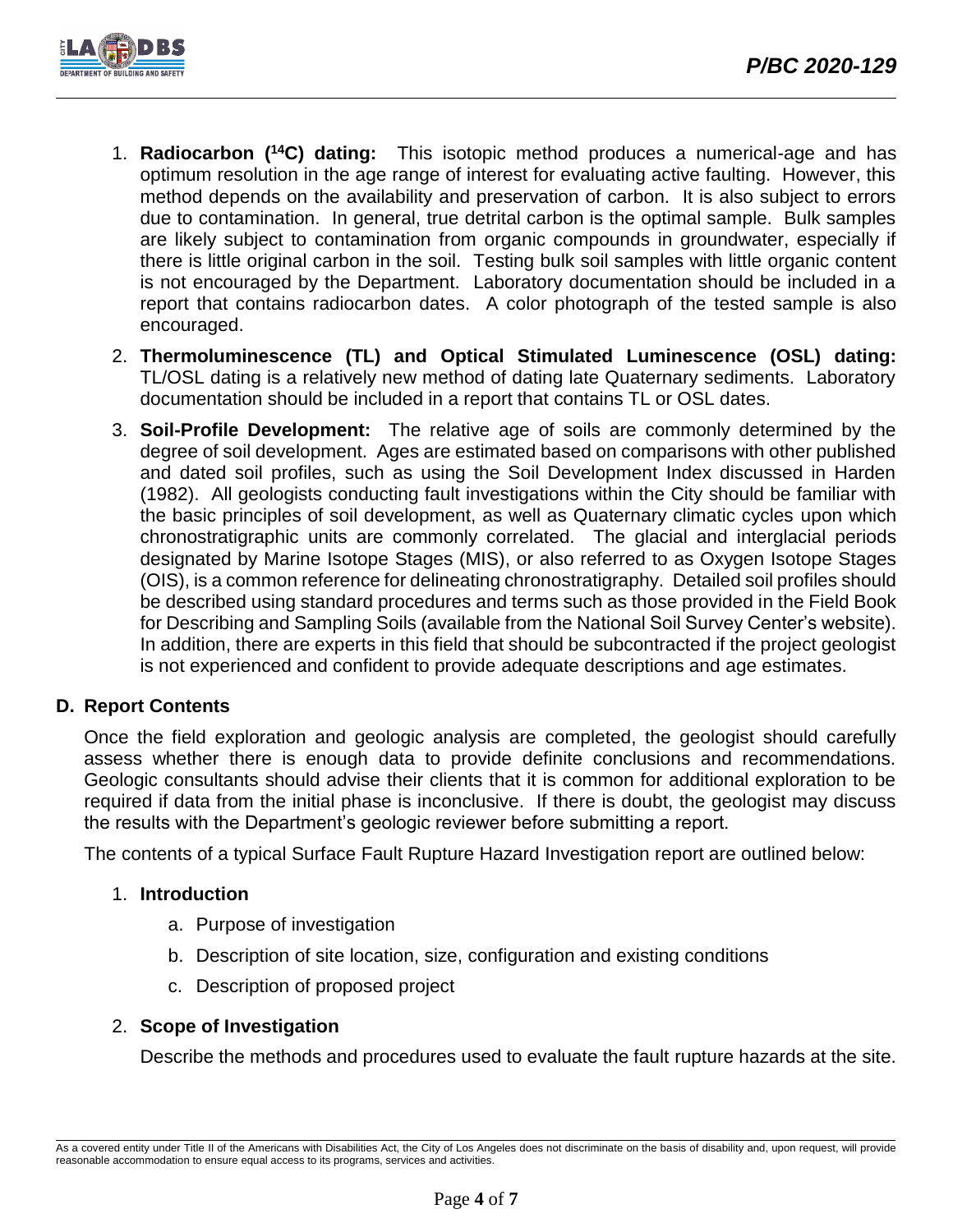

## **3 Geologic Setting**

Describe the major geomorphic and geologic features in the area of the site based on published or unpublished literature, maps and reports from nearby sites. The discussion should include the following:

- a. Geomorphic and physiographic features of the site area
- b. Geologic/stratigraphic units and geochronology
- c. Geologic structure
- d. Groundwater
- e. Geologic history

### 4. **Site Specific Geology**

Describe the geomorphology and geology of the site based on the data obtained from the field exploration and data analysis. The discussion should include the following:

- a. Stratigraphy and Geochronology: Describe the stratigraphic and pedological units. Describe contacts, unconformities, sedimentary environment, and other relationships of the geologic units.
- b. Geologic Structure: Describe the attitudes of bedding, fractures, joints, faults, etc. Provide details on the fault features (e.g. gouge, breccia, continuity, flower structures, slickensides, etc.). Discuss folding and warping, if present.
- c. Fault Characteristics: Discuss relative displacement of units across faults and include continuity of the thickness of geologic units across faults. Discuss the latest age of unfaulted sediment. Describe the width of fault/deformation zones. If possible, describe features that indicate multiple events and earthquake history.

#### 5. **Conclusions**

- a. Provide a specific professional opinion regarding the existence or absence of active, potentially active or inactive faults on the site, per State definitions.
- b. Provide an assessment of the probability of minor off-fault ground rupture in areas in close proximity to fault traces.

#### 6. **Recommendations**

a. If an active fault is located on or adjacent to the site, recommend an appropriate structural setback zone (see III and IV).

As a covered entity under Title II of the Americans with Disabilities Act, the City of Los Angeles does not discriminate on the basis of disability and, upon request, will provide reasonable accommodation to ensure equal access to its programs, services and activities.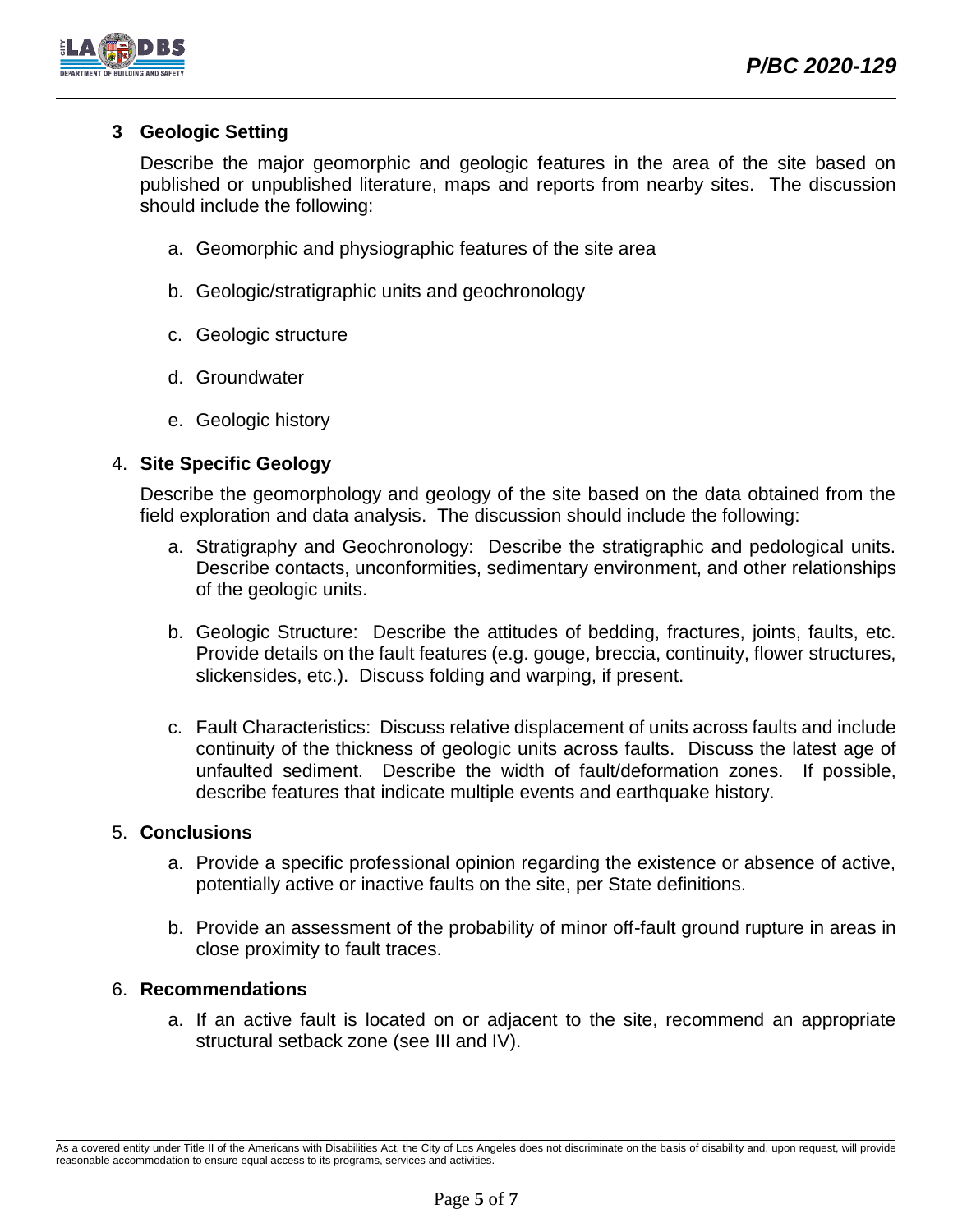b. If appropriate, reduced structural setbacks where the possibility of minor off-fault rupture may exist, reinforced foundations can be considered. Provide an estimate of the anticipated horizontal and vertical offsets.

## 7. **References**

Cite all pertinent published and unpublished literature, reports, documents, maps, aerial photographs, or other information used in support of the investigations, conclusions and professional opinions.

## 8. **Illustrations**

- a. Index or Location Map Show the site on a USGS 7.5 minute quadrangle map. If in or near an A-P Zone, use the A-P map as a base.
- b. Local Fault Map Show the site on a map with previously mapped fault locations.
- c. Geomorphic Map Show the site on the old (>1930's) USGS topographic map with the prominent geomorphic features labeled, such as alluvial fans, major drainages, uplifted terraces or slopes, possible scarps, flood plains, etc.
- d. Geologic Map Include a detailed site geologic map with immediate vicinity. This map should be at a regular engineering scale, no smaller than  $1" = 40'$ . Include the following:
	- All geologic contacts, including buried contacts. Query marks can be used where uncertain. If a thin layer of artificial fill covers the site, it need not be included on the map.
	- All geologic structures, including faults, shear zones, and folds. Show attitudes for all bedding and structural features.
	- All exploration; trenches, test pits, borings and CPTs. Significant locations, such as active faults, trench limits, borings and CPTs should be surveyed.
	- Static groundwater depths with date of reading.
	- Locations of Geologic Cross Sections
	- Setback zones and buildable areas if needed.
- e. Geologic Cross Sections/Transects In general, include geologic features described above. Include horizontal and vertical scales (these should generally be the same). Show the orientation of the cross section and any intersections with other cross sections. Label all prominent marker beds and paleosols. Indicate the distance and direction a boring or CPT is projected to the cross section. For the PDF version of the report, allow the layers of the drawing to be turned off so that just the raw CPT data can be seen (i.e. tip resistance and/or sleeve friction).
- f. Graphic Logs of Exploratory Excavations For all exploration logs, include date of exploration and indicate the identity of the logger.

As a covered entity under Title II of the Americans with Disabilities Act, the City of Los Angeles does not discriminate on the basis of disability and, upon request, will provide reasonable accommodation to ensure equal access to its programs, services and activities.